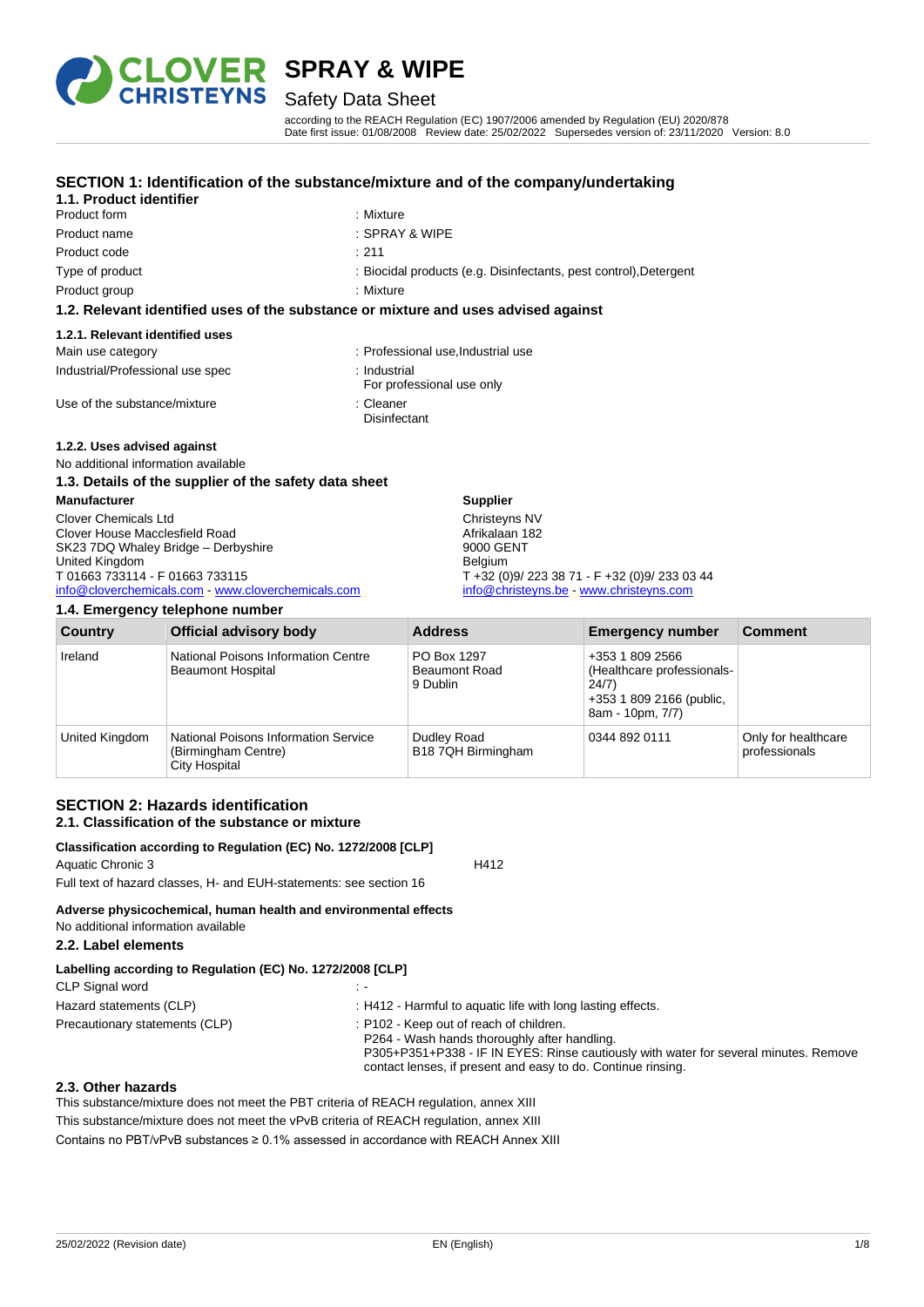## Safety Data Sheet

according to the REACH Regulation (EC) 1907/2006 amended by Regulation (EU) 2020/878

| <b>Component</b>                                  |                                                                                        |
|---------------------------------------------------|----------------------------------------------------------------------------------------|
| Quaternary ammonium compounds, benzyl (C12 -      | This substance/mixture does not meet the PBT criteria of REACH regulation, annex XIII  |
| C16) alkyl dimethyl, chlorides (68424-85-1)       | This substance/mixture does not meet the vPvB criteria of REACH regulation, annex XIII |
| Amines, C12-14 (even numbered)- alkyldimethyl, N- | This substance/mixture does not meet the PBT criteria of REACH regulation, annex XIII  |
| oxides, (308062-28-4)                             | This substance/mixture does not meet the vPvB criteria of REACH regulation, annex XIII |

The mixture does not contain substance(s) included in the list established in accordance with Article 59(1) of REACH for having endocrine disrupting properties, or is not identified as having endocrine disrupting properties in accordance with the criteria set out in Commission Delegated Regulation (EU) 2017/2100 or Commission Regulation (EU) 2018/605 at a concentration equal to or greater than 0,1 %

#### **SECTION 3: Composition/information on ingredients**

### **3.1. Substances**

Not applicable

#### **3.2. Mixtures**

| <b>Name</b>                                                                    | <b>Product identifier</b>                                                     | $\%$      | <b>Classification according to</b><br><b>Regulation (EC) No. 1272/2008</b><br>[CLP]                                             |
|--------------------------------------------------------------------------------|-------------------------------------------------------------------------------|-----------|---------------------------------------------------------------------------------------------------------------------------------|
| Quaternary ammonium compounds, benzyl (C12 -<br>C16) alkyl dimethyl, chlorides | CAS-no: 68424-85-1<br>Einecs nr: 270-325-2                                    | 0.3       | Acute Tox. 4 (Oral), H302<br>Skin Corr. 1B. H314<br>Eye Dam. 1, H318<br>Aquatic Acute 1, H400 (M=10)<br>Aquatic Chronic 1, H410 |
| Amines, C12-14 (even numbered) alkyldimethyl, N-<br>oxides,                    | CAS-no: 308062-28-4<br>Einecs nr: 931-292-6<br>REACH-no: 01-2119490061-<br>47 | $0.1 - 1$ | Acute Tox. 4 (Oral), H302<br>Skin Irrit. 2. H315<br>Eye Dam. 1, H318<br>Aquatic Acute 1, H400<br>Aquatic Chronic 2, H411        |

Full text of H- and EUH-statements: see section 16

### **SECTION 4: First aid measures**

| : Never give anything by mouth to an unconscious person. If you feel unwell, seek medical<br>advice (show the label where possible). |
|--------------------------------------------------------------------------------------------------------------------------------------|
| : Allow affected person to breathe fresh air. Allow the victim to rest.                                                              |
| : Remove affected clothing and wash all exposed skin area with mild soap and water,<br>followed by warm water rinse.                 |
| : Immediately flush eyes thoroughly with water for at least 15 minutes.                                                              |
| : Rinse mouth. Do NOT induce vomiting. Obtain emergency medical attention.                                                           |
| 4.2. Most important symptoms and effects, both acute and delayed<br>: mild skin irritation.                                          |
| : May cause eye irritation. Redness.                                                                                                 |
| : May cause irritation to the digestive tract.                                                                                       |
| 4.3. Indication of any immediate medical attention and special treatment needed                                                      |
| : Water.                                                                                                                             |
| 5.2. Special hazards arising from the substance or mixture                                                                           |
|                                                                                                                                      |

| <u>The Providition at alloting them the capelanes of minimum o</u> |                                                                                                                                                                          |
|--------------------------------------------------------------------|--------------------------------------------------------------------------------------------------------------------------------------------------------------------------|
| Hazardous decomposition products in case of fire                   | : Toxic fumes may be released. Carbon dioxide. Carbon monoxide.                                                                                                          |
| 5.3. Advice for firefighters                                       |                                                                                                                                                                          |
| Firefighting instructions                                          | : Use water spray or fog for cooling exposed containers. Exercise caution when fighting any<br>chemical fire. Prevent fire fighting water from entering the environment. |
| Protection during firefighting                                     | : Do not enter fire area without proper protective equipment, including respiratory protection.                                                                          |
|                                                                    |                                                                                                                                                                          |

# **SECTION 6: Accidental release measures**

**6.1. Personal precautions, protective equipment and emergency procedures**

### **6.1.1. For non-emergency personnel**

| Emergency procedures | : Evacuate unnecessary personnel. |
|----------------------|-----------------------------------|
|----------------------|-----------------------------------|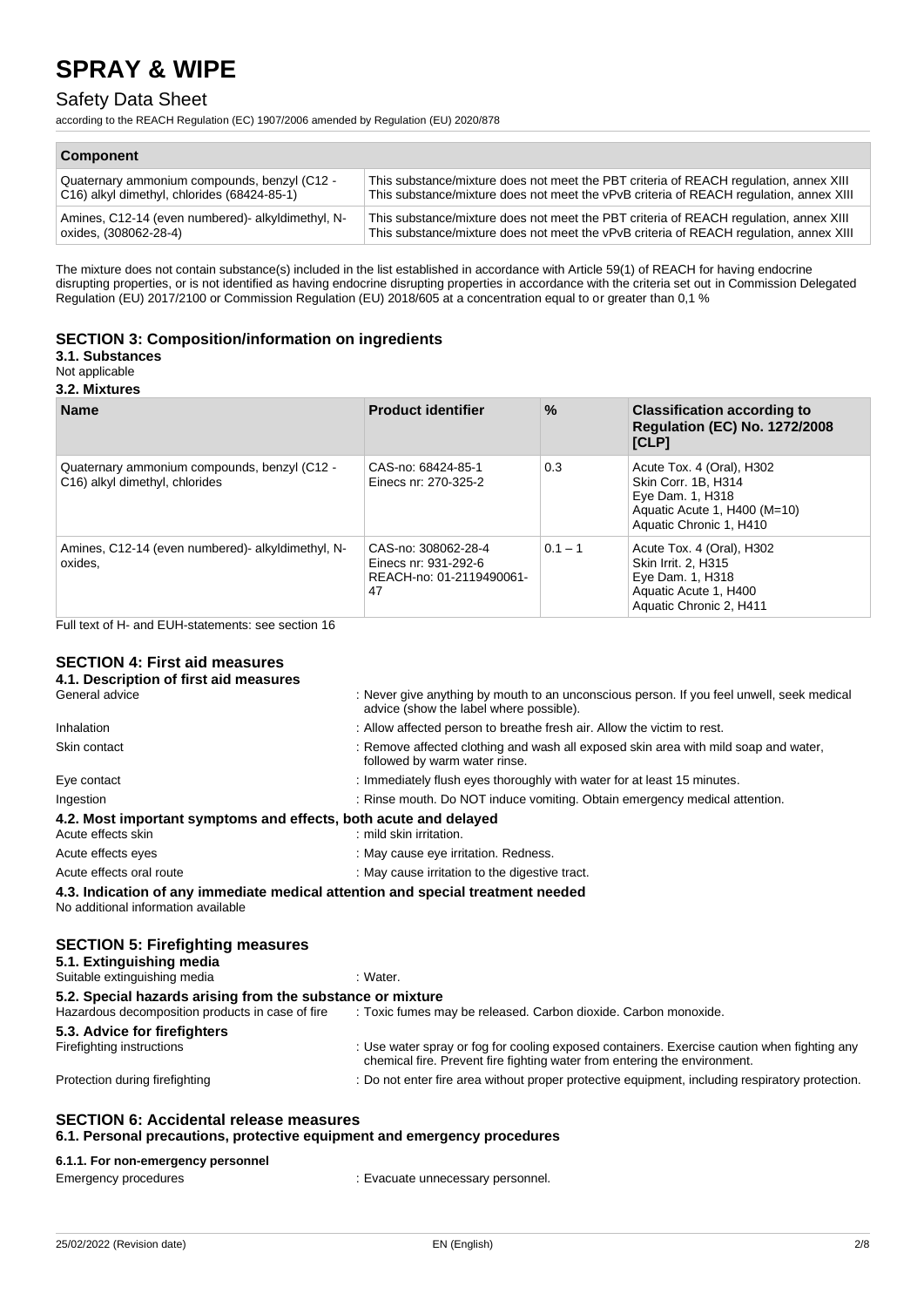### Safety Data Sheet

according to the REACH Regulation (EC) 1907/2006 amended by Regulation (EU) 2020/878

#### **6.1.2. For emergency responders**

Protective equipment **intervalse and the Community** Equip cleanup crew with proper protection.

### Emergency procedures in the state of the state of the Senate Senate area.

#### **6.2. Environmental precautions**

Prevent entry to sewers and public waters. Notify authorities if liquid enters sewers or public waters.

# **6.3. Methods and material for containment and cleaning up**

: Soak up spills with inert solids, such as clay or diatomaceous earth as soon as possible. Collect spillage. Store away from other materials.

#### **6.4. Reference to other sections**

See Section 8. Exposure controls and personal protection.

#### **SECTION 7: Handling and storage**

**7.1. Precautions for safe handling**

Precautions for safe handling : Wash hands and other exposed areas with mild soap and water before eating, drinking or smoking and when leaving work. Provide good ventilation in process area to prevent formation of vapour.

# **7.2. Conditions for safe storage, including any incompatibilities**

.<br>Keep container tightly closed. Packaging materials **Packaging materials** : polyethylene. stainless steel.

#### **7.3. Specific end use(s)**

No additional information available

#### **SECTION 8: Exposure controls/personal protection 8.1. Control parameters**

#### **8.1.1 National occupational exposure and biological limit values**

No additional information available

#### **8.1.2. Recommended monitoring procedures**

No additional information available

#### **8.1.3. Air contaminants formed**

No additional information available

#### **8.1.4. DNEL and PNEC**

No additional information available

#### **8.1.5. Control banding**

No additional information available

#### **8.2. Exposure controls**

**8.2.1. Appropriate engineering controls**

No additional information available

#### **8.2.2. Personal protection equipment**

**Personal protective equipment:**

### Avoid all unnecessary exposure.

**8.2.2.1. Eye and face protection** No additional information available

### **8.2.2.2. Skin protection**

**Hand protection:**

Protective gloves

#### **8.2.2.3. Respiratory protection**

No additional information available

#### **8.2.2.4. Thermal hazards**

No additional information available

#### **8.2.3. Environmental exposure controls**

**Other information:**

Do not eat, drink or smoke during use.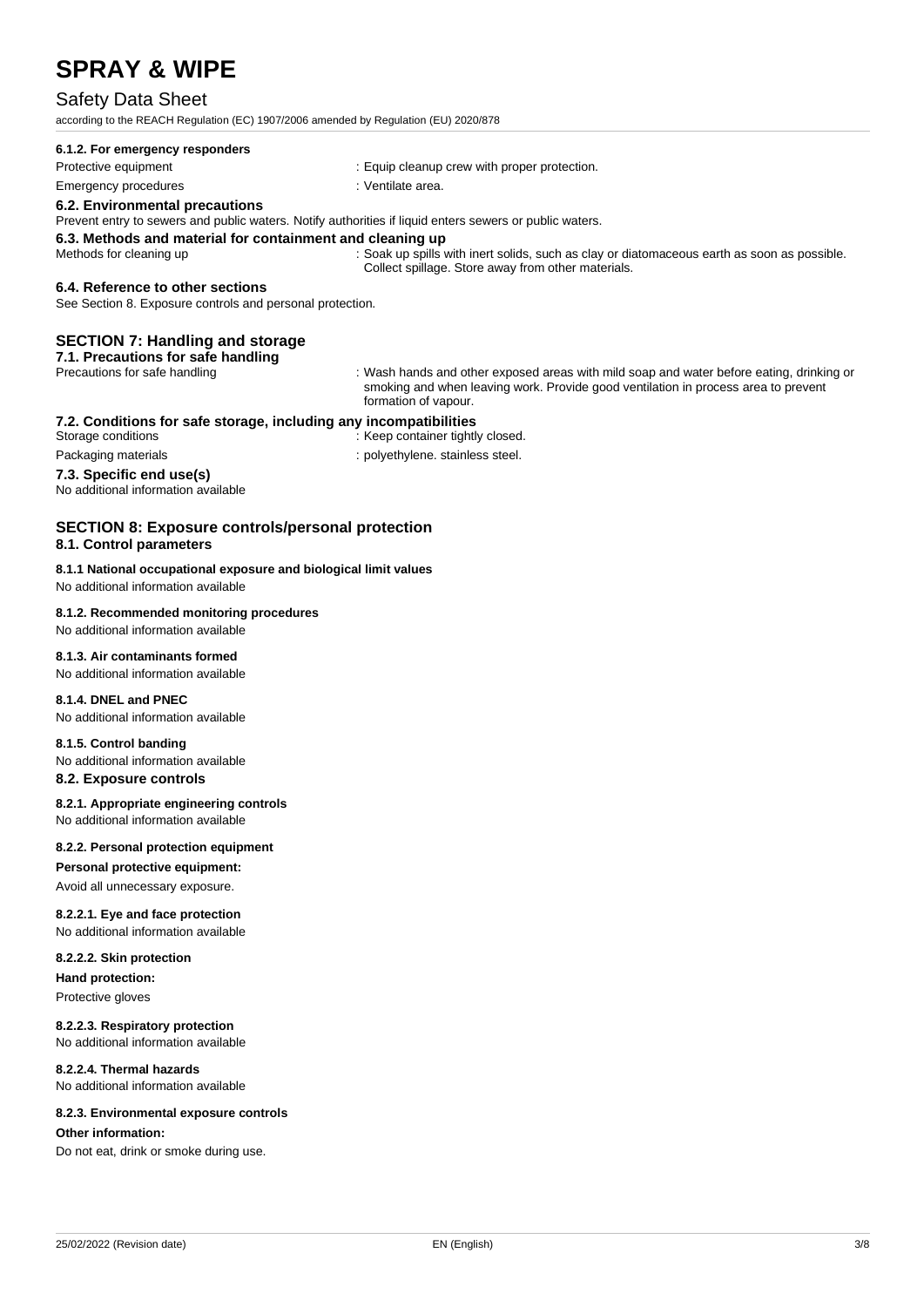## Safety Data Sheet

according to the REACH Regulation (EC) 1907/2006 amended by Regulation (EU) 2020/878

#### **SECTION 9: Physical and chemical properties**

### **9.1. Information on basic physical and chemical properties**

| Physical state                                  | : Liguid             |
|-------------------------------------------------|----------------------|
| Colour                                          | : Colourless, clear, |
| Physical state/form                             | : Liquid.            |
| Odour                                           | : Sweet.             |
| Odour threshold                                 | : Not available      |
| Melting point/range                             | : 0 °C               |
| Freezing point                                  | : Not available      |
| Boiling point/Boiling range                     | : 100 $\degree$ C    |
| Flammability                                    | : Non flammable.     |
| <b>Explosive limits</b>                         | : Not available      |
| Lower explosion limit                           | : Not available      |
| Upper explosion limit                           | : Not available      |
| Flash point                                     | : Not available      |
| Autoignition temperature                        | : Not available      |
| Decomposition temperature                       | : Not available      |
| pH                                              | $: 6.75 - 7.25$      |
| Viscosity, kinematic                            | : Not available      |
| Solubility                                      | : Soluble in water.  |
| Partition coefficient n-octanol/water (Log Kow) | : Not available      |
| Vapour pressure                                 | : Not available      |
| Vapour pressure at 50 °C                        | : Not available      |
| Density                                         | : Not available      |
| Relative density                                | : 1.003              |
| Relative vapour density at 20 °C                | : Not available      |
| Particle characteristics                        | : Not applicable     |
| 9.2. Other information                          |                      |

**9.2.1. Information with regard to physical hazard classes**

## No additional information available

### **9.2.2. Other safety characteristics**

No additional information available

| <b>SECTION 10: Stability and reactivity</b><br>10.1. Reactivity<br>No additional information available<br>10.2. Chemical stability<br>Stable under normal conditions.<br>10.3. Possibility of hazardous reactions<br>No dangerous reactions known under normal conditions of use.<br>10.4. Conditions to avoid<br>No additional information available<br>10.5. Incompatible materials<br>No additional information available<br>10.6. Hazardous decomposition products<br>fume. Carbon monoxide. Carbon dioxide. |                                                                                          |
|------------------------------------------------------------------------------------------------------------------------------------------------------------------------------------------------------------------------------------------------------------------------------------------------------------------------------------------------------------------------------------------------------------------------------------------------------------------------------------------------------------------|------------------------------------------------------------------------------------------|
| <b>SECTION 11: Toxicological information</b><br>11.1. Information on hazard classes as defined in Regulation (EC) No 1272/2008<br>Acute toxicity (oral)<br>Acute toxicity (dermal)<br>Acute toxicity (inhalation)                                                                                                                                                                                                                                                                                                | : Not classified<br>: Not classified<br>: Not classified                                 |
|                                                                                                                                                                                                                                                                                                                                                                                                                                                                                                                  | Quaternary ammonium compounds, benzyl (C12 - C16) alkyl dimethyl, chlorides (68424-85-1) |
| LD50 oral rat                                                                                                                                                                                                                                                                                                                                                                                                                                                                                                    | 795 mg/kg                                                                                |
| Amines, C12-14 (even numbered)- alkyldimethyl, N-oxides, (308062-28-4)                                                                                                                                                                                                                                                                                                                                                                                                                                           |                                                                                          |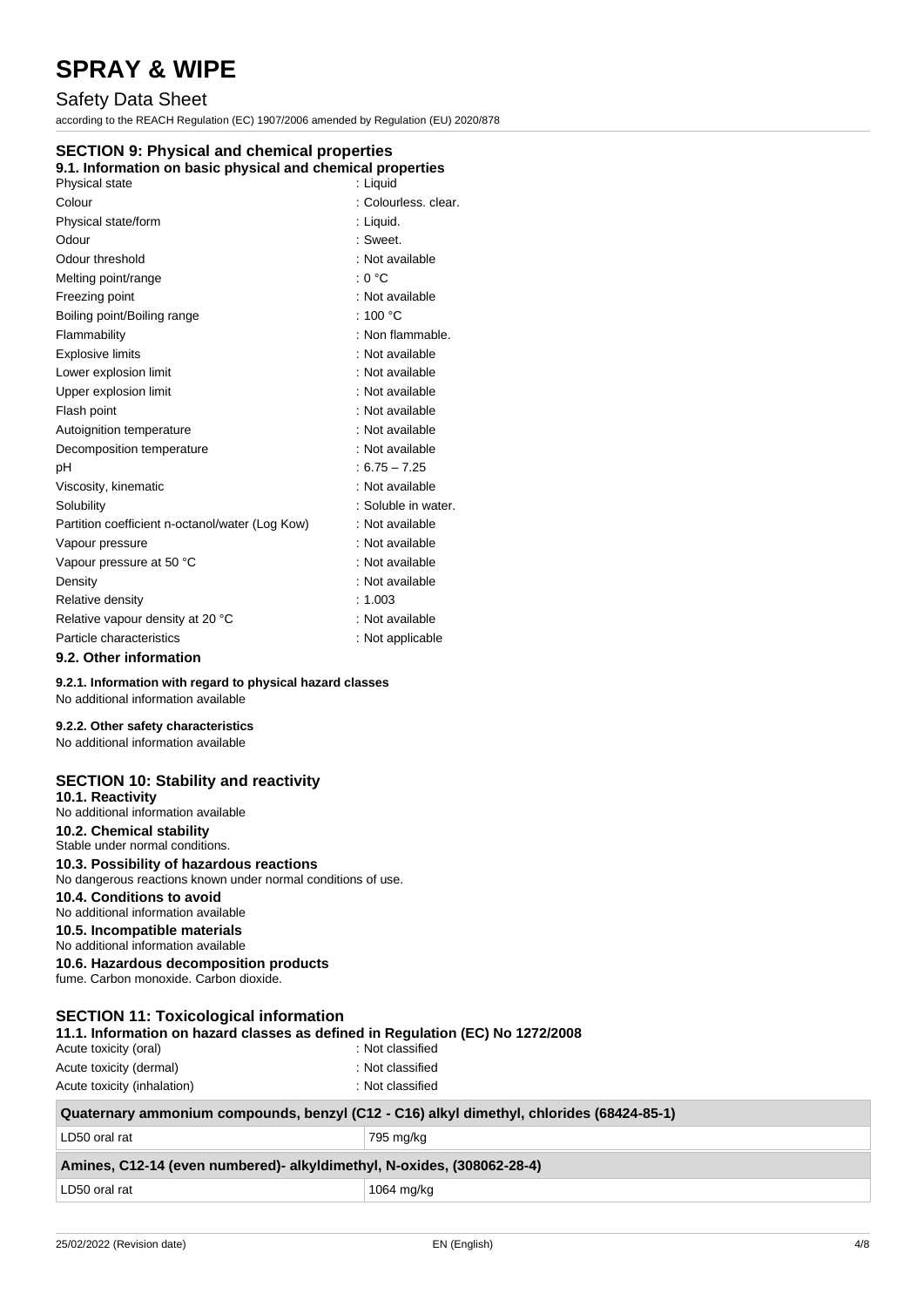## Safety Data Sheet

according to the REACH Regulation (EC) 1907/2006 amended by Regulation (EU) 2020/878

| Skin corrosion/irritation                                                           | : Not classified                                                   |
|-------------------------------------------------------------------------------------|--------------------------------------------------------------------|
|                                                                                     | pH: 6.75 - 7.25                                                    |
| Additional information                                                              | : Based on available data, the classification criteria are not met |
| Serious eye damage/irritation                                                       | : Not classified                                                   |
|                                                                                     | pH: 6.75 - 7.25                                                    |
| Additional information                                                              | : Based on available data, the classification criteria are not met |
| Respiratory or skin sensitisation                                                   | : Not classified                                                   |
| Additional information                                                              | : Based on available data, the classification criteria are not met |
| Germ cell mutagenicity                                                              | : Not classified                                                   |
| Additional information                                                              | : Based on available data, the classification criteria are not met |
| Carcinogenicity                                                                     | : Not classified                                                   |
| Additional information                                                              | : Based on available data, the classification criteria are not met |
| Reproductive toxicity                                                               | : Not classified                                                   |
| Additional information                                                              | : Based on available data, the classification criteria are not met |
| STOT-single exposure                                                                | : Not classified                                                   |
| Additional information                                                              | : Based on available data, the classification criteria are not met |
| STOT-repeated exposure                                                              | : Not classified                                                   |
| Additional information                                                              | : Based on available data, the classification criteria are not met |
| Aspiration hazard                                                                   | : Not classified                                                   |
| Additional information                                                              | : Based on available data, the classification criteria are not met |
| 11.2. Information on other hazards                                                  |                                                                    |
| 11.2.1. Endocrine disrupting properties<br>No additional information available      |                                                                    |
| 11.2.2. Other information<br>Potential adverse human health effects and<br>symptoms | : Based on available data, the classification criteria are not met |

### **SECTION 12: Ecological information**

#### **12.1. Toxicity** Hazardous to the aquatic environment, short-term (acute) : Not classified Hazardous to the aquatic environment, long-term (chronic) : Harmful to aquatic life with long lasting effects. Not rapidly degradable

| Quaternary ammonium compounds, benzyl (C12 - C16) alkyl dimethyl, chlorides (68424-85-1) |                                                                                                                                                                                                                                                                                                                                                                                                                 |  |  |
|------------------------------------------------------------------------------------------|-----------------------------------------------------------------------------------------------------------------------------------------------------------------------------------------------------------------------------------------------------------------------------------------------------------------------------------------------------------------------------------------------------------------|--|--|
| LC50 - Fish [1]                                                                          | $0.85$ mg/l                                                                                                                                                                                                                                                                                                                                                                                                     |  |  |
| EC50 - Crustacea [1]                                                                     | $0.016$ mg/l                                                                                                                                                                                                                                                                                                                                                                                                    |  |  |
| EC50 72h - Algae [1]                                                                     | $0.02$ mg/l                                                                                                                                                                                                                                                                                                                                                                                                     |  |  |
| NOEC chronic crustacea                                                                   | $0.025$ mg/l                                                                                                                                                                                                                                                                                                                                                                                                    |  |  |
| Amines, C12-14 (even numbered)- alkyldimethyl, N-oxides, (308062-28-4)                   |                                                                                                                                                                                                                                                                                                                                                                                                                 |  |  |
| LC50 - Fish [1]                                                                          | $2.67$ mg/l                                                                                                                                                                                                                                                                                                                                                                                                     |  |  |
| EC50 - Crustacea [1]                                                                     | $3.1 \text{ mg/l}$                                                                                                                                                                                                                                                                                                                                                                                              |  |  |
| ErC50 algae                                                                              | $0.143$ mg/l                                                                                                                                                                                                                                                                                                                                                                                                    |  |  |
| NOEC chronic algae                                                                       | $0.067$ mg/l                                                                                                                                                                                                                                                                                                                                                                                                    |  |  |
| 12.2. Persistence and degradability                                                      |                                                                                                                                                                                                                                                                                                                                                                                                                 |  |  |
| <b>SPRAY &amp; WIPE</b>                                                                  |                                                                                                                                                                                                                                                                                                                                                                                                                 |  |  |
| Persistence and degradability                                                            | Biodegradable. The surfactant(s) contained in this preparation complies(comply) with the<br>biodegradability criteria as laid down in Regulation (EC) No. 648/2004 on detergents. Data<br>to support this assertion are held at the disposal of the competent authorities of the<br>Member States and will be made available to them, at their direct request or at the request<br>of a detergent manufacturer. |  |  |
| Quaternary ammonium compounds, benzyl (C12 - C16) alkyl dimethyl, chlorides (68424-85-1) |                                                                                                                                                                                                                                                                                                                                                                                                                 |  |  |
| Persistence and degradability                                                            | Biodegradable.                                                                                                                                                                                                                                                                                                                                                                                                  |  |  |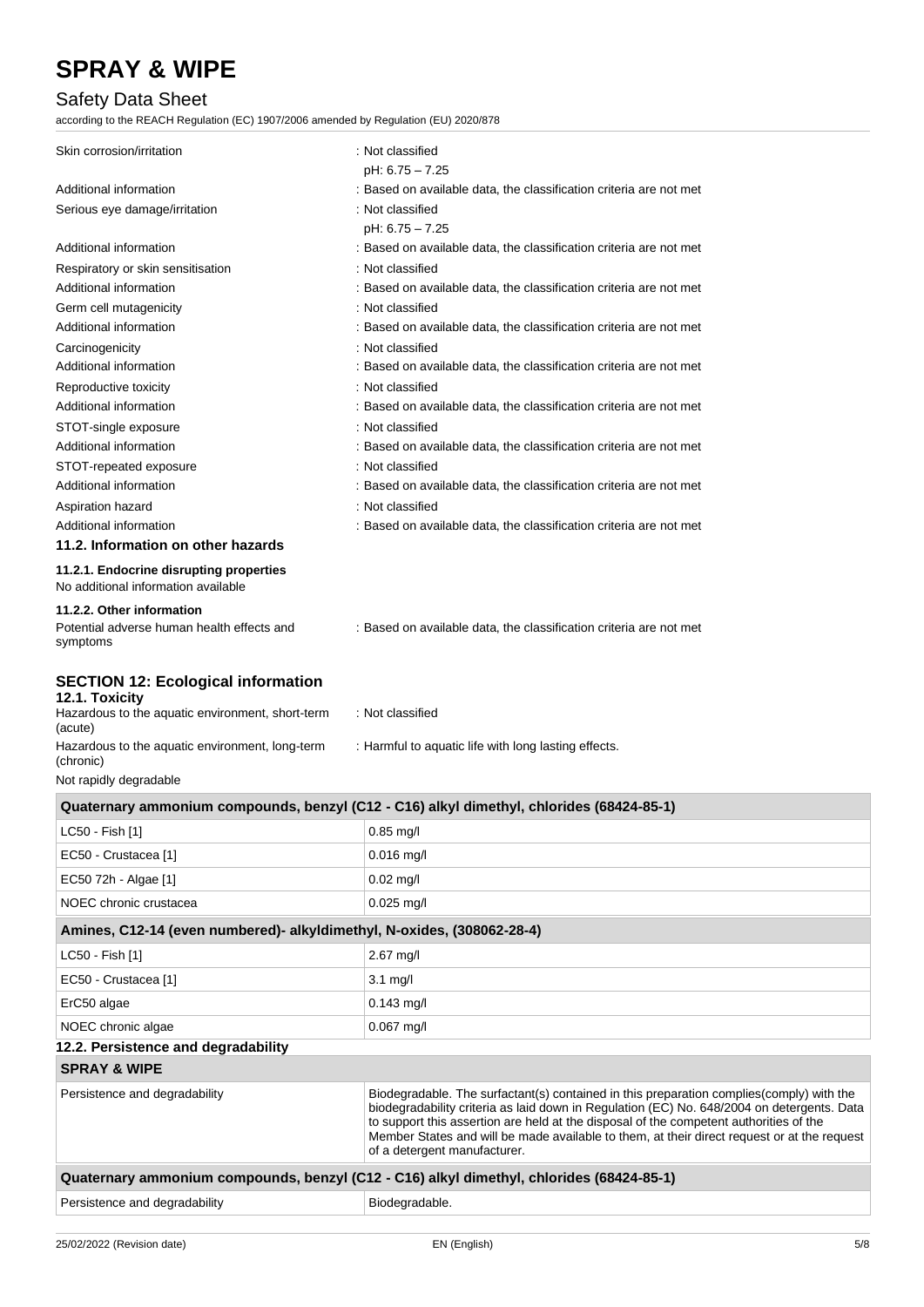## Safety Data Sheet

according to the REACH Regulation (EC) 1907/2006 amended by Regulation (EU) 2020/878

| Quaternary ammonium compounds, benzyl (C12 - C16) alkyl dimethyl, chlorides (68424-85-1)                  |                                                                                                                  |  |  |
|-----------------------------------------------------------------------------------------------------------|------------------------------------------------------------------------------------------------------------------|--|--|
| Biodegradation                                                                                            | > 90%                                                                                                            |  |  |
| 12.3. Bioaccumulative potential                                                                           |                                                                                                                  |  |  |
| <b>SPRAY &amp; WIPE</b>                                                                                   |                                                                                                                  |  |  |
| Bioaccumulative potential                                                                                 | No bioaccumulation.                                                                                              |  |  |
|                                                                                                           | Quaternary ammonium compounds, benzyl (C12 - C16) alkyl dimethyl, chlorides (68424-85-1)                         |  |  |
| Partition coefficient n-octanol/water (Log Kow)                                                           | 2.88                                                                                                             |  |  |
| No bioaccumulation.<br>Bioaccumulative potential                                                          |                                                                                                                  |  |  |
| 12.4. Mobility in soil<br>No additional information available<br>12.5. Results of PBT and vPvB assessment |                                                                                                                  |  |  |
| <b>SPRAY &amp; WIPE</b>                                                                                   |                                                                                                                  |  |  |
| This substance/mixture does not meet the PBT criteria of REACH regulation, annex XIII                     |                                                                                                                  |  |  |
| This substance/mixture does not meet the vPvB criteria of REACH regulation, annex XIII                    |                                                                                                                  |  |  |
| 12.6. Endocrine disrupting properties<br>No additional information available                              |                                                                                                                  |  |  |
| 12.7. Other adverse effects<br>Additional information                                                     | : Avoid release to the environment.                                                                              |  |  |
| <b>SECTION 13: Disposal considerations</b><br>13.1. Waste treatment methods                               |                                                                                                                  |  |  |
| Product/Packaging disposal recommendations<br>Waste / unused products                                     | : Dispose in a safe manner in accordance with local/national regulations.<br>: Avoid release to the environment. |  |  |

#### **SECTION 14: Transport information**

In accordance with ADR / IMDG / IATA

| <b>ADR</b>                             | <b>IMDG</b>   | <b>IATA</b>   |  |
|----------------------------------------|---------------|---------------|--|
| 14.1. UN number or ID number           |               |               |  |
| Not regulated                          | Not regulated | Not regulated |  |
| 14.2. UN proper shipping name          |               |               |  |
| Not regulated                          | Not regulated | Not regulated |  |
| 14.3. Transport hazard class(es)       |               |               |  |
| Not regulated                          | Not regulated | Not regulated |  |
| 14.4. Packing group                    |               |               |  |
| Not regulated                          | Not regulated | Not regulated |  |
| <b>14.5. Environmental hazards</b>     |               |               |  |
| Not regulated                          | Not regulated | Not regulated |  |
| No supplementary information available |               |               |  |
| 14.6. Special precautions for user     |               |               |  |

**Overland transport**

Not regulated

**Transport by sea**

Not regulated

#### **Air transport**

Not regulated

**14.7. Maritime transport in bulk according to IMO instruments** Not applicable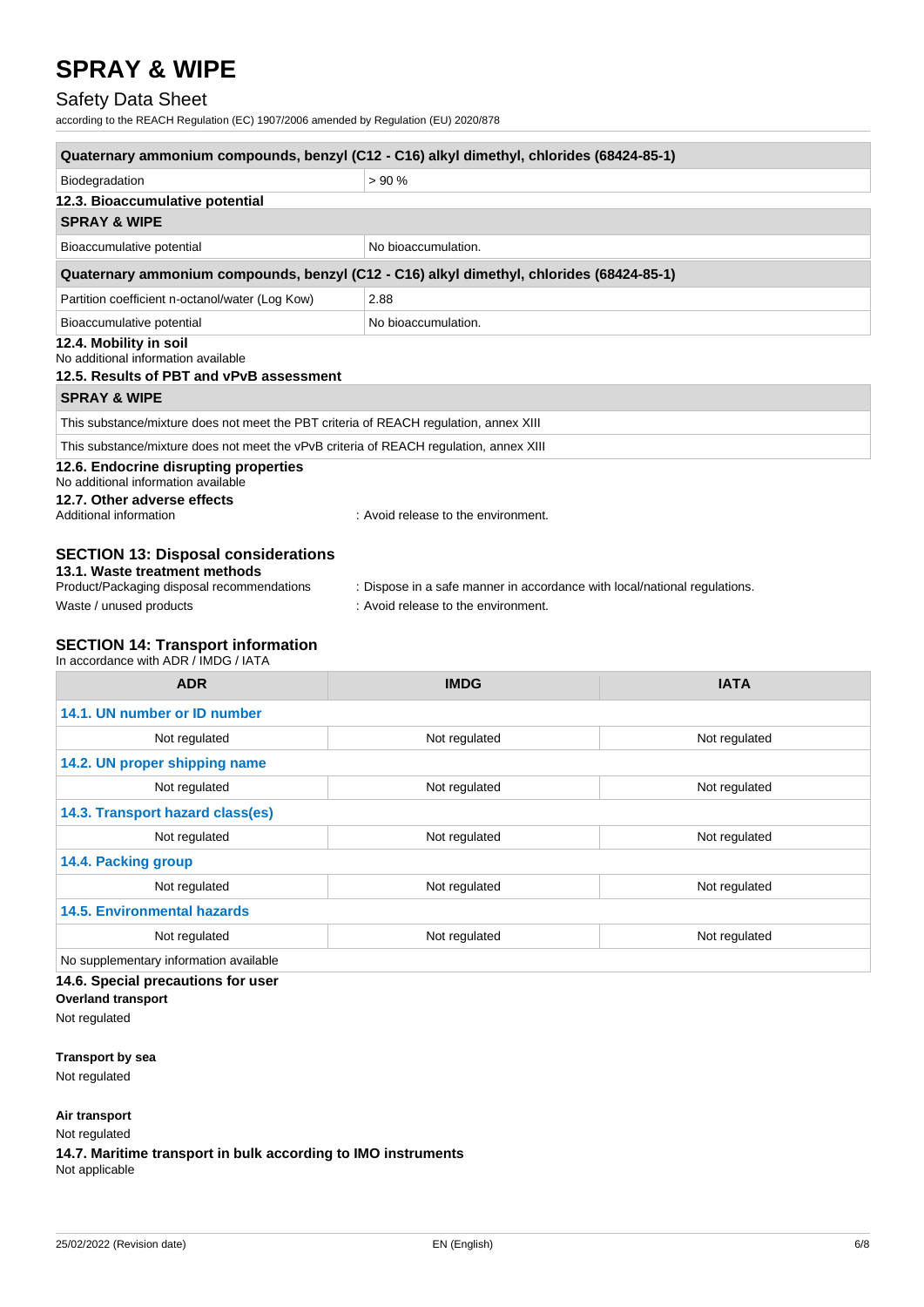### Safety Data Sheet

according to the REACH Regulation (EC) 1907/2006 amended by Regulation (EU) 2020/878

#### **SECTION 15: Regulatory information**

#### **15.1. Safety, health and environmental regulations/legislation specific for the substance or mixture**

#### **15.1.1. EU-Regulations**

Contains no REACH substances with Annex XVII restrictions

Contains no substance on the REACH candidate list

Contains no REACH Annex XIV substances

Contains no substance subject to Regulation (EU) No 649/2012 of the European Parliament and of the Council of 4 July 2012 concerning the export and import of hazardous chemicals.

Contains no substance subject to Regulation (EU) No 2019/1021 of the European Parliament and of the Council of 20 June 2019 on persistent organic pollutants

Contains no substance subject to REGULATION (EU) No 1005/2009 OF THE EUROPEAN PARLIAMENT AND OF THE COUNCIL of 16 September 2009 on substances that deplete the ozone layer.

Contains no substance subject to Regulation (EU) 2019/1148 of the European Parliament and of the Council of 20 June 2019 on the marketing and use of explosives precursors.

#### **Allergenic fragrances > 0,01%:**

AMYL CINNAMAL

| Detergent Regulation (648/2004/EC): Labelling of contents: |               |  |
|------------------------------------------------------------|---------------|--|
| Component                                                  | $\frac{9}{6}$ |  |
| non-ionic surfactants                                      | $< 5\%$       |  |
| disinfectants                                              |               |  |
| perfumes                                                   |               |  |

Contains no substance subject to Regulation (EC) 273/2004 of the European Parliament and of the Council of 11 February 2004 on the manufacture and the placing on market of certain substances used in the illicit manufacture of narcotic drugs and psychotropic substances.

#### **15.1.2. National regulations**

No additional information available

**Full text of H- and EUH-statements:**

#### **15.2. Chemical safety assessment**

No chemical safety assessment has been carried out

# **SECTION 16: Other information**<br>Data sources

: REGULATION (EC) No 1272/2008 OF THE EUROPEAN PARLIAMENT AND OF THE COUNCIL of 16 December 2008 on classification, labelling and packaging of substances and mixtures, amending and repealing Directives 67/548/EEC and 1999/45/EC, and amending Regulation (EC) No 1907/2006.

Other information : None.

| Pull text of H- and EUH-statements. |                                                                   |  |
|-------------------------------------|-------------------------------------------------------------------|--|
| Acute Tox. 4 (Oral)                 | Acute toxicity (oral), Category 4                                 |  |
| Aquatic Acute 1                     | Hazardous to the aquatic environment - Acute Hazard, Category 1   |  |
| Aquatic Chronic 1                   | Hazardous to the aquatic environment — Chronic Hazard, Category 1 |  |
| Aquatic Chronic 2                   | Hazardous to the aquatic environment — Chronic Hazard, Category 2 |  |
| Aquatic Chronic 3                   | Hazardous to the aquatic environment - Chronic Hazard, Category 3 |  |
| Eye Dam. 1                          | Serious eye damage/eye irritation, Category 1                     |  |
| H302                                | Harmful if swallowed.                                             |  |
| H314                                | Causes severe skin burns and eye damage.                          |  |
| H315                                | Causes skin irritation.                                           |  |
| H318                                | Causes serious eye damage.                                        |  |
| H400                                | Very toxic to aquatic life.                                       |  |
| H410                                | Very toxic to aquatic life with long lasting effects.             |  |
| H411                                | Toxic to aquatic life with long lasting effects.                  |  |
| H412                                | Harmful to aquatic life with long lasting effects.                |  |
| Skin Corr. 1B                       | Skin corrosion/irritation, Category 1, Sub-Category 1B            |  |